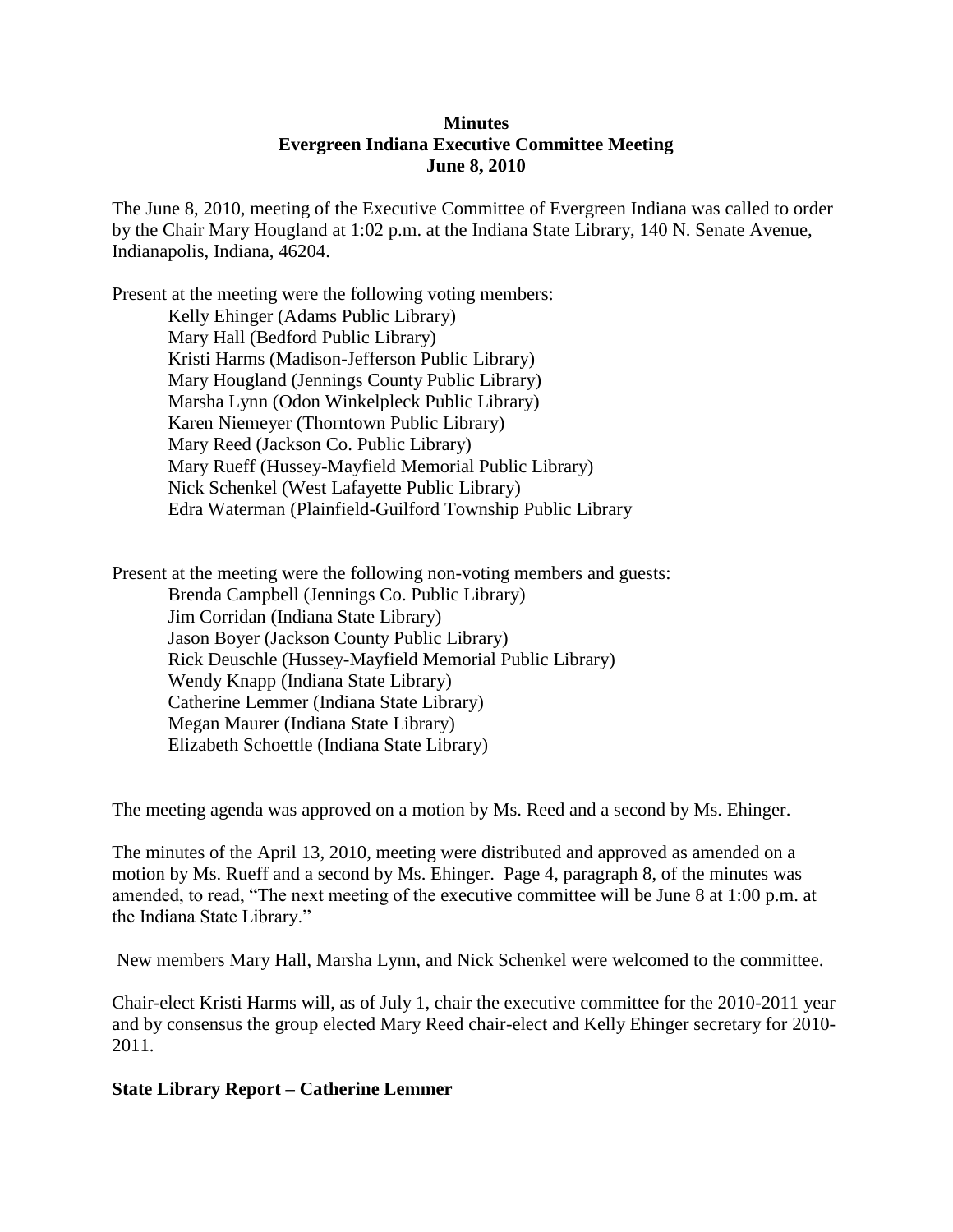### **Membership and Migration Update**.

Evergreen Indiana currently has 84 member libraries, the newest members being Attica Public Library, Morgan County Public Library, Batesville Memorial Public Library, Tyson Library Association, Inc., Van Buren Public Library and Worthington Jefferson Township Public Library. Morgan County Public Library is the first Class A library to join Evergreen Indiana. The 84 member libraries serve over 803,000 Indiana residents in 49 counties.

80 of the members are public libraries. The remaining members include Shoals School Corporation, Culver School Corporation, the Department of Corrections and the Indiana State Library.

67 member public libraries and the Indiana State Library are live and serving over 660,000 Indiana residents. The shared catalog has almost 5.5 million items (over 3.1 million bibliographic records). There are currently 67 main libraries, 22 branches and 4 bookmobiles.

Upcoming migrations will occur on the following dates:

August 17 – West Lebanon (non-automated will involve no freeze) August 26 – Spencer County Public Library and Lincoln Heritage Public Library (Spencer County)

Migration dates have been set in October, November and December. Notice of the exact dates will be sent to the libraries later this week when we have the results of a few local library board meetings from June 7 and  $8<sup>th</sup>$ .

The State Library Staff is working to hold migrations to one day a month.

# **Library Authority Records**

The State Library is currently investigating the purchase of library authority records to keep current the 500,000 plus library authority records that will migrate with the Indiana State Library.

### **Evergreen Indiana Blog on wordpress**

The new Evergreen Indiana blog at<http://evergreenin.wordpress.com/> has been well received.

### **Upgrades to Offline Module**

The addition of circ modifiers and lending periods to the offline mode has been accomplished and is working well.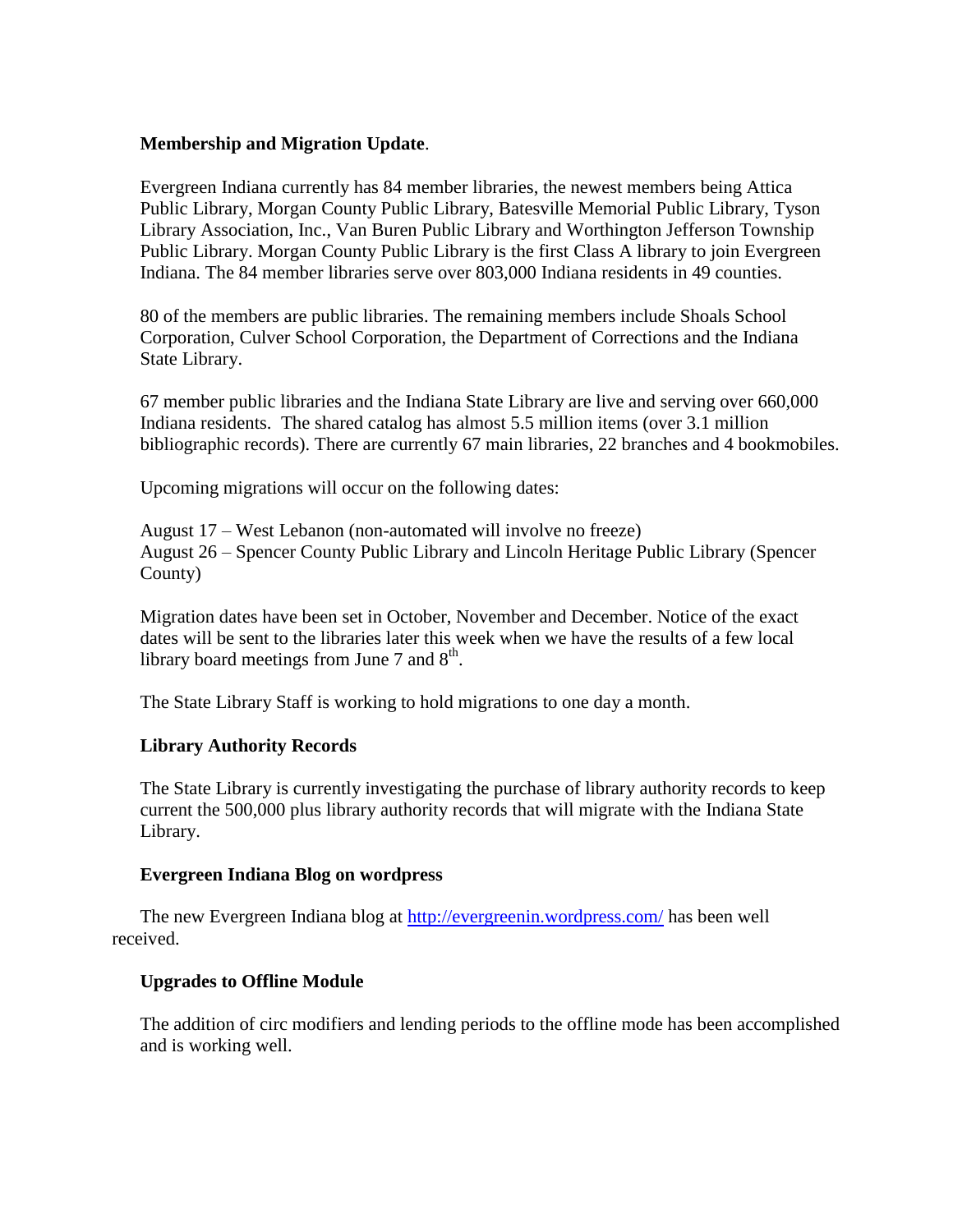#### **State Library Report – Jim Corridan**

Mr. Corridan reported that in the next two weeks the Evergreen Indiana equipment at the State Library will be upgraded and will almost double the capacity and allow for future growth. He reported that a member had suggested that the consortium is large enough to need a strategic plan and to consider ways to eliminate duplication of purchase of titles. He recommended that the group also consider other ways to drive down prices, including centralized cataloging.

### **Technology Committee Report –Rick Deuschle**

Mr. Deuschle announced that the ISL has received a grant of \$140,000 for the purchase of a new Evergreen system. He promised a seamless transfer to a completely re-written system that will allow for an entire test server database; he anticipates seeing an increase in speed. He reported on new notices that will be appearing: damaged material/bill, unresolved charges bill, 45-day lost bill.

Niles Ingalls is finalizing and testing telephone message delivery and anticipates a July roll-out of the service. Discussion concluded that the purpose of upgrades is to both better serve existing participants and also allow for additional participants.

### **New Business**

Mr. Corridan noted that the move to version 2.0 (which will include a Serials module and an Acquisitions module) will be in the fourth quarter of 2010 or first quarter of 2011. He added that Indianapolis is being considered for the 2013 Evergreen conference, with 2011 taking place in Austin, TX and 2012 in British Columbia. Mr. Corridan also noted that the IT staff have discussed the possibility of running reports for all participants and discussion will continue.

Mr. Corridan announced that Catherine Lemmer's last day will be Friday, June 11; she will be working at the IUPUI Law Library. Wendy Knapp will be handling Ms. Lemmer's responsibilities with Evergreen.

Ms. Knapp will send an e-mail soliciting volunteers to work as the program committee for the 2012 annual meeting.

The committee was asked to consider standardized lending periods (esp. for books). The ISL staff will collect data on which customers/libraries use a less than three-week circulation period and provide that for the circulation committee to review.

Kristi Harms, Kelly Ehinger, and Jim Corridan will lead a Study Committee discussion regarding non-resident fee structures and how a currently un-served residents may receive library service.

It was announced that Mike Peters has identified many garbage templates that need to be deleted rather than risking their being used to generate new templates that result in more bad